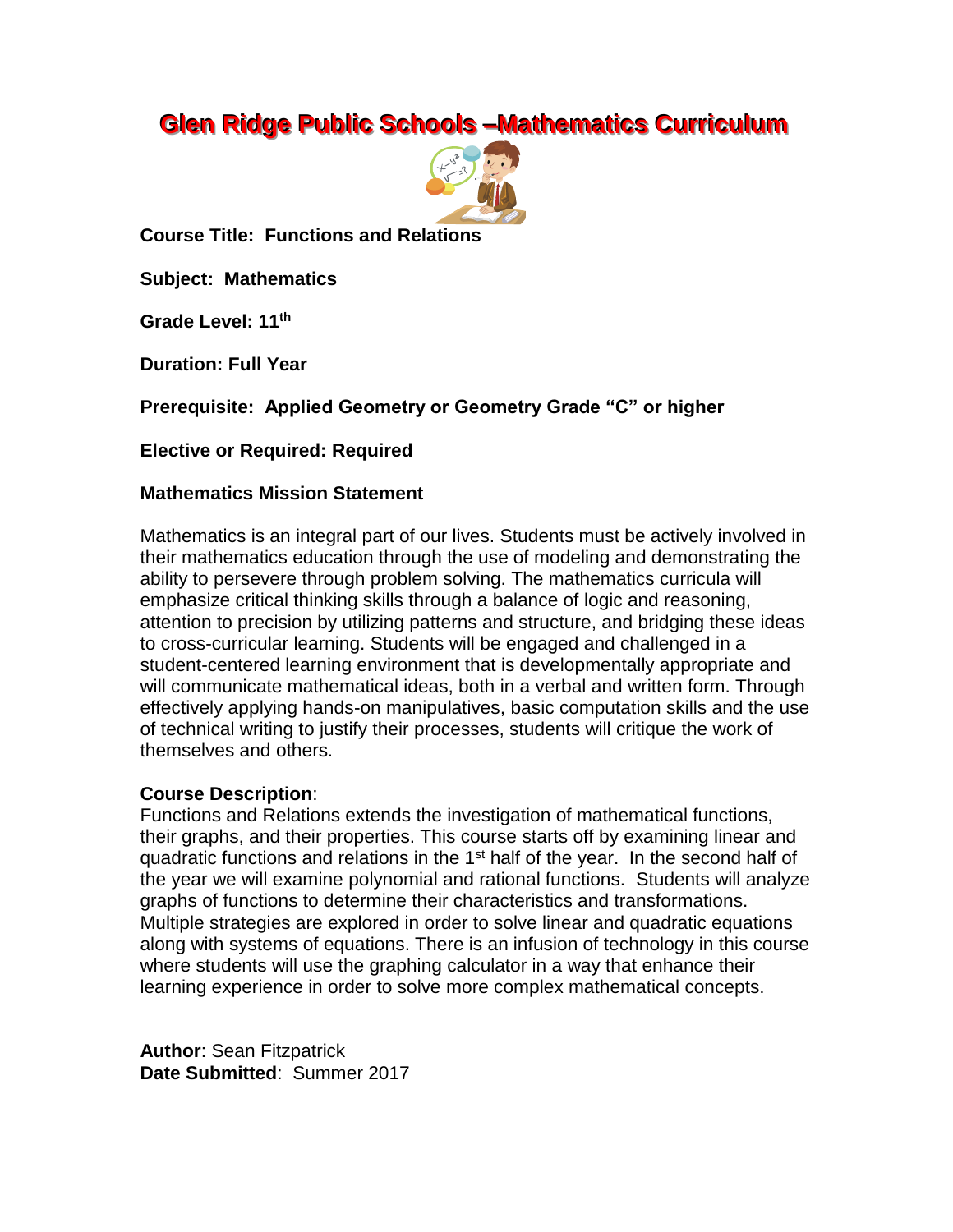## **Functions and Relations**

## **I Equation and Inequality Review**

## **Approximate # Of Weeks: 5**

### **Essential Questions:**

- How is solving equations similar to solving inequalities?
- How is solving equations different than solving inequalities?
- How can you solve an equation using a graphing calculator?
- How can you check a solution to an equation by hand?
- How can you check a solution to an equation on the calculator?
- How is solving linear equations similar to solving literal equations?
- How is solving linear equations different than solving literal equations.
- How do "And" and "Or" compound inequalities differ?

## **Upon completion of this unit students will be able to:**

- Solve equations using the properties of equality.
- Solve literal equations.
- Generate tables of values for literal equations using technology.
- Evaluate expressions involving absolute values.
- Graph and solve absolute value equations by hand and on the calculator •
- Solve multi-step inequalities.
- Solve compound inequalities.
- Graph and solve absolute value inequalities.

## **NJ Student Learning Standards:**

- CC.9-12.ASSE.1, 2
- CC.9-12.ACED.1, 3

## **Interdisciplinary Standards (njcccs.org)**

- $\bullet$  Standard 5.1 Science Practices
- Standard 8.1 -- Computer and Information Literacy
- Standard 8.2 Technology Education
- Standard 9.1 21st Century Life & Career Skills

## **Activities – include 21st Century Technologies:**

- TI-Calculator discovery activities
- Smart notebook lessons
- Online quizzes from textbook website
- Online videos from textbook website
- Enrichment United States Gross National Product
- Enrichment Equivalence Relations
- Open-ended discussion questions on google classroom
- Class lecture and discussion
- Khan Academy
- Youtube videos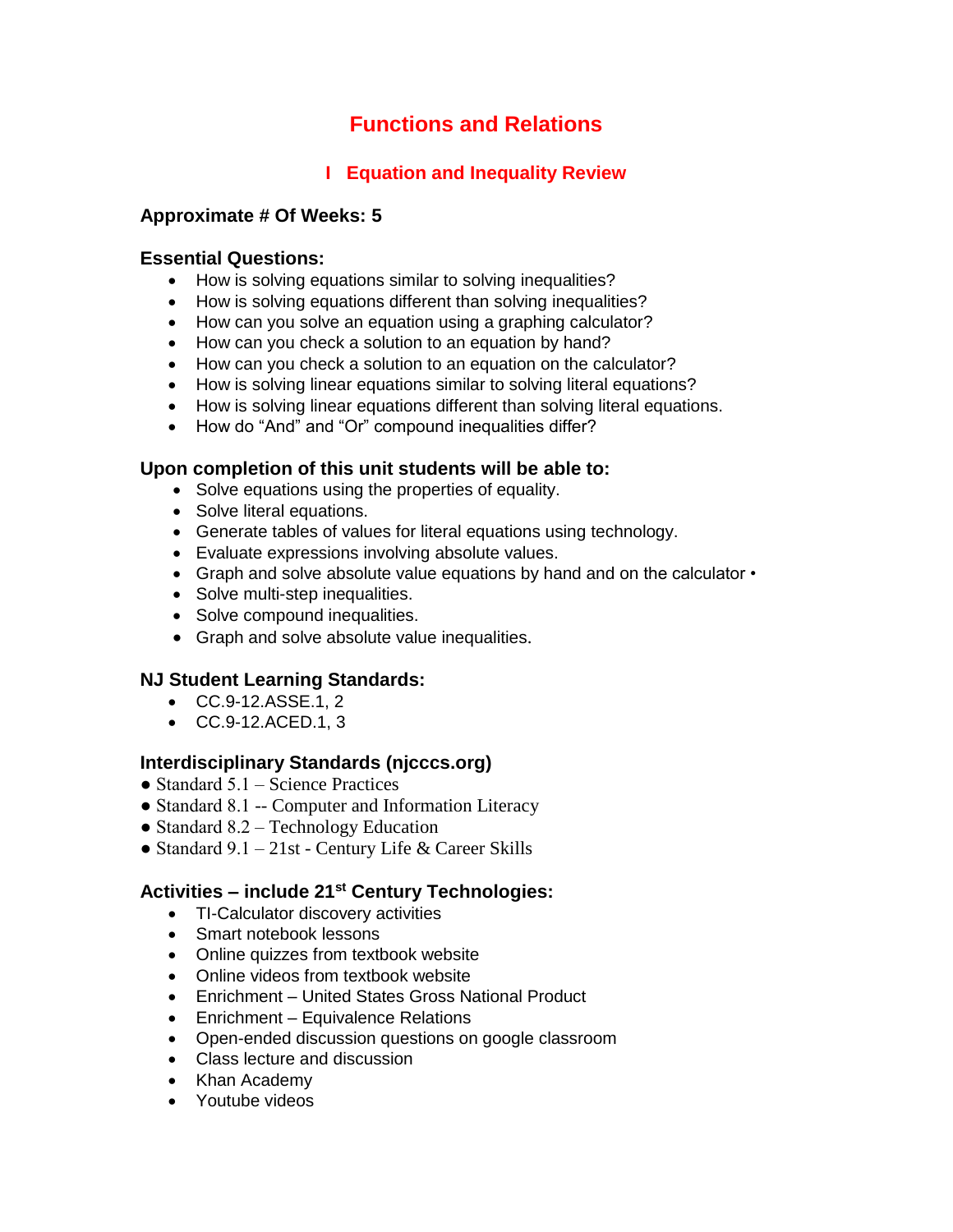## **Enrichment Activities**:

- Study Guide and Intervention
- Skills Practice
- Word Problem Practice
- Practice
- Mathbits activities

## **Methods of Assessments/Evaluation:**

- Thumbs up/down
- Think-pair-share
- Dry erase response
- Find the mistake
- Kahoot
- Homework
- Graded classwork
- Partner activities
- Google Classroom exit ticket/question
- Chapter Test
- Individual problem assessment during lesson
- Graphing calculator check
- Self-Assessment (4-3-2-1)
- Open-ended question
- Skyward quizzes

## **Resources/Including Online Resources**

- Online Textbook Information: connected.mcgraw-hill.com
- Google Classroom
- Various Youtube channels
- TI-83/84 Graphing Calculator

#### **Prerequisite Learning Goals Self-Assessment Chart**

| Learning<br>Level | <b>Objectives</b>                                                                                                                                                                                                                                            | <b>Assessment</b><br>4 I can teach others<br>3 I can pass an assessment<br>I need more practice<br>I don't understand |
|-------------------|--------------------------------------------------------------------------------------------------------------------------------------------------------------------------------------------------------------------------------------------------------------|-----------------------------------------------------------------------------------------------------------------------|
|                   | • Solve one step equations<br>• Solve inequalities that don't require multiplying or dividing by a negative                                                                                                                                                  |                                                                                                                       |
| 2                 | • Solve two-step equations<br>• Solve inequalities that don't require sign flip                                                                                                                                                                              |                                                                                                                       |
| 3                 | • Solve multi-step equations and inequalities<br>• Solve compound inequalities<br>• Solve absolute value equations and inequalities<br>• Check solutions by hand and on the graphing calculator.<br>. Transform literal equations into slope-intercept form. |                                                                                                                       |
| 4                 | . Write and solve equations and inequalities for real world situations<br>. Write and solve compound inequalities for real world situations<br>• Solve absolute value equations and inequalities by hand and on the<br>graphing calculator.                  |                                                                                                                       |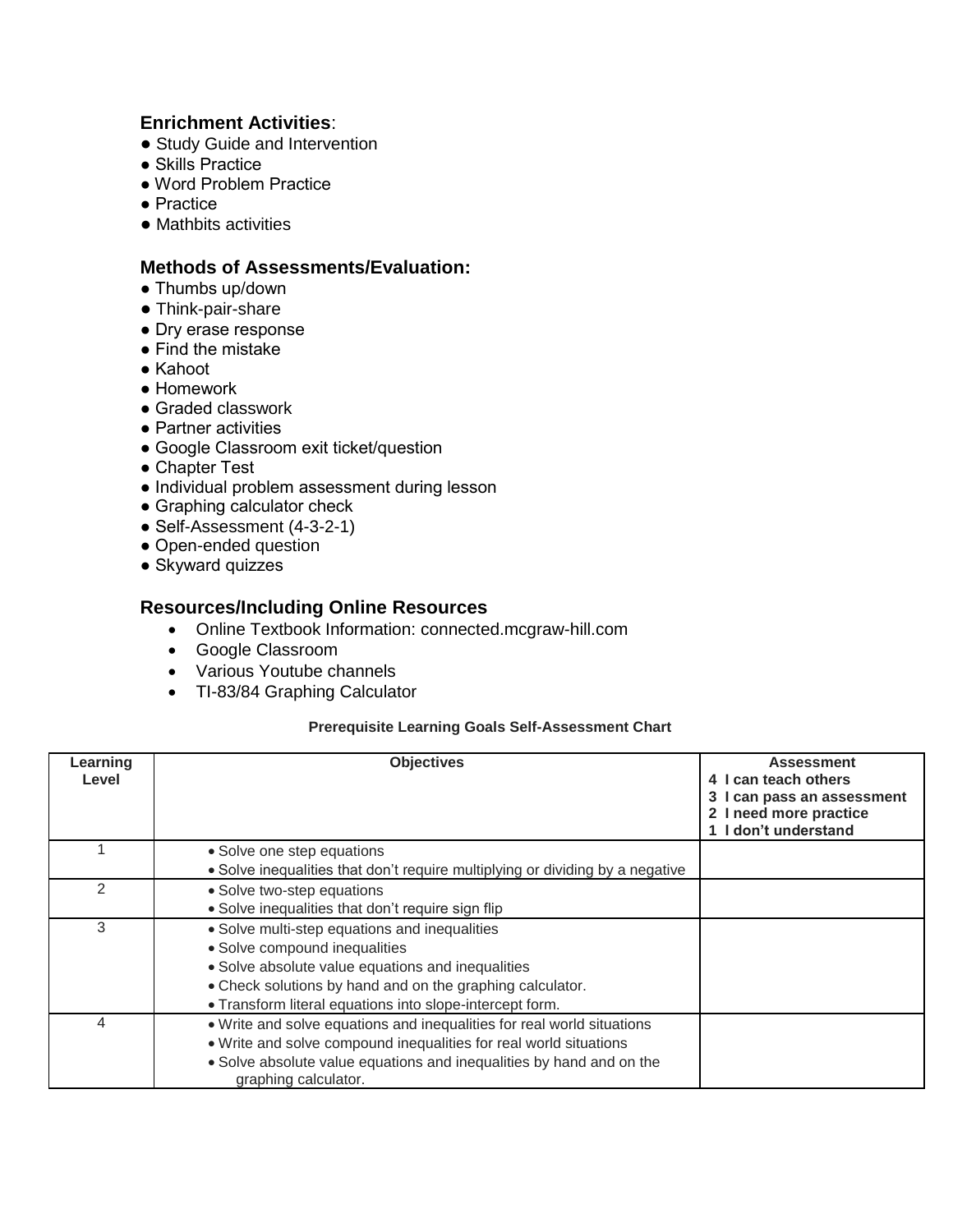## **II Linear Relations and Functions**

## **Approximate # Of Weeks: 6**

#### **Essential Questions:**

- What makes a relation a function?
- How can we use mapping to determine whether a relation is a function?
- How can we use the vertical line test to determine whether a relation is a function?
- How can linear relationships be modeled graphically?
- How can we find the slope and y-intercept when an equation is given?
- How can you determine which form is better to use when the slope and points of a line are given?
- How do you graph a piecewise function?
- Which form does the equation have to be in to graph on the graphing calculator?
- How can you tell if two lines are parallel, perpendicular, or neither by looking at the equations in slope-intercept form?

#### **Upon completion of this unit students will be able to:**

- Identify linear relations and functions.
- Write linear equations in standard form.
- Find rate of change.
- Determine the slope of a line
- Write an equation of a line given the slope and a point on the line using pointslope form and slope-intercept form
- Write an equation of a line parallel or perpendicular to a given line.
- Graph a piecewise function.
- Use scatter plots and prediction equations.
- Model data using lines of regression.
- Describe transformations of functions.
- Graph linear inequalities.

#### **NJ Student Learning Standards:**

- $CC.9-12. A. SSE.1$
- $\bullet$  CC.9-12. A.CED.2
- $CC.9-12.$  F.IF.4-6, 9

## **Interdisciplinary Standards (njcccs.org)**

- Standard  $5.1$  Science Practices
- Standard 8.1 -- Computer and Information Literacy
- Standard 8.2 Technology Education
- Standard  $9.1 21$ st Century Life & Career Skills
- Standard 9.3 Career Awareness, Exploration, and Preparation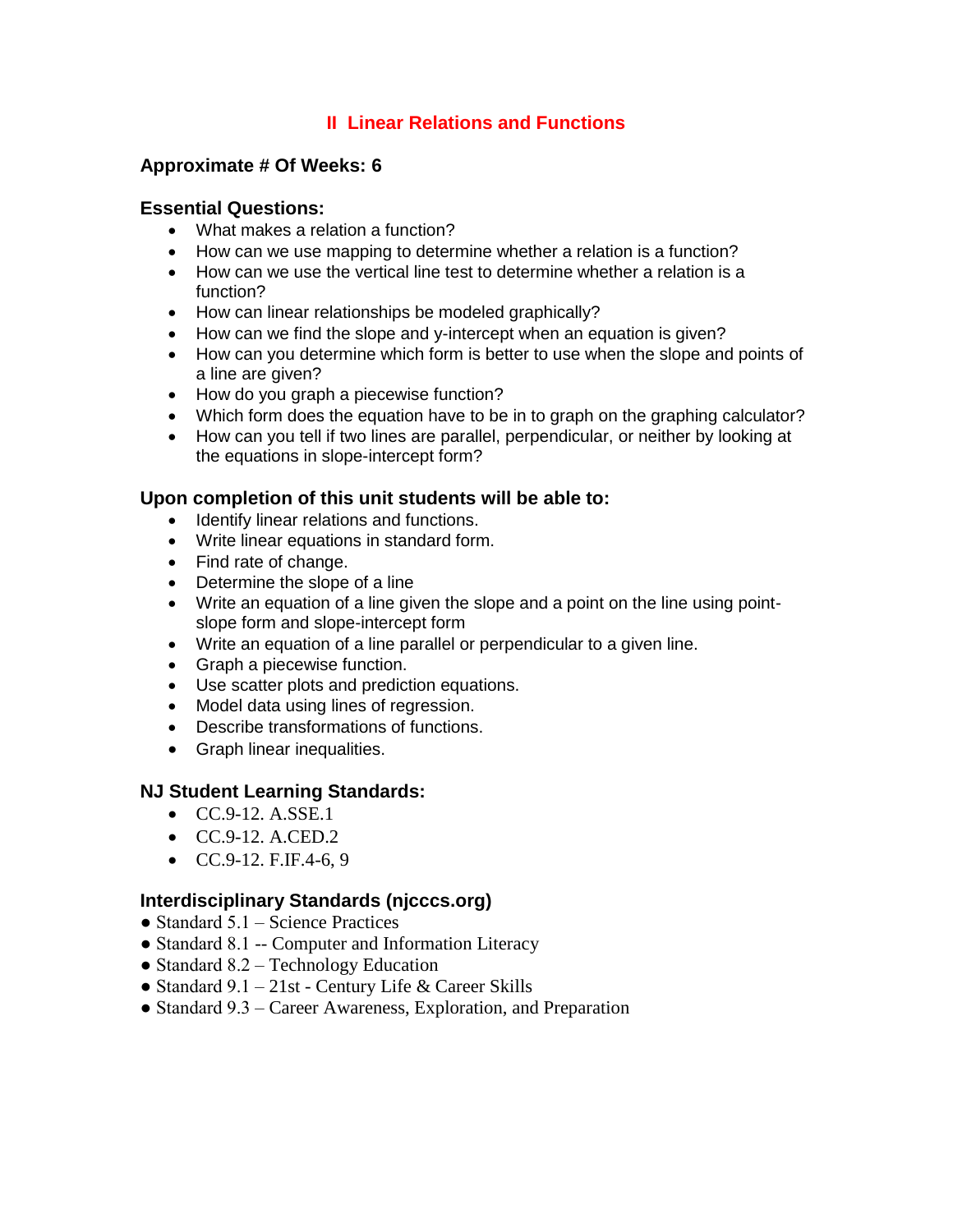## **Activities – include 21st Century Technologies:**

- SmartBoard powerpoint presentations
- Lecture and class discussion
- Word Problem Practice Relations and Functions
- Word Problem Practice Linear Relations and Functions
- Word Problem Practice Rate of Change and Slope
- Word Problem Practice Writing Linear Equations
- Word Problem Practice Scatter Plots and Lines of Regression
- Word Problem Practice Graphing Linear and Absolute Value Inequalities
- Enrichment Real Number Relations and Functions
- Enrichment The Increase in Greenhouse Gases
- Enrichment Median-Fit Lines Enrichment Limits
- TI-Calculator Activity Graphing Linear Functions
- TI-Calculator Activity Exploring Linear Functions
- TI-Calculator Activity Graphing Linear Inequalities
- TI-Calculator Activity Graphing Absolute Value Inequalities
- Online quizzes from textbook website
- Online videos from textbook website

### **Enrichment Activities**:

- Study Guide and Intervention
- Skills Practice
- Word Problem Practice
- Practice
- Mathbits activities

## **Methods of Assessments/Evaluation:**

- Thumbs up/down
- Think-pair-share
- Dry erase response
- Find the mistake
- Kahoot
- Homework
- Graded classwork
- Partner activities
- Google Classroom exit ticket/question
- Chapter Test
- Individual problem assessment during lesson
- Graphing calculator check
- Self-Assessment (4-3-2-1)
- Open-ended question
- Skyward quizzes

#### **Resources/Including Online Resources**

- Online Textbook Information: connected.mcgraw-hill.com
- Google Classroom
- Various Youtube channels
- TI-83/84 Graphing Calculator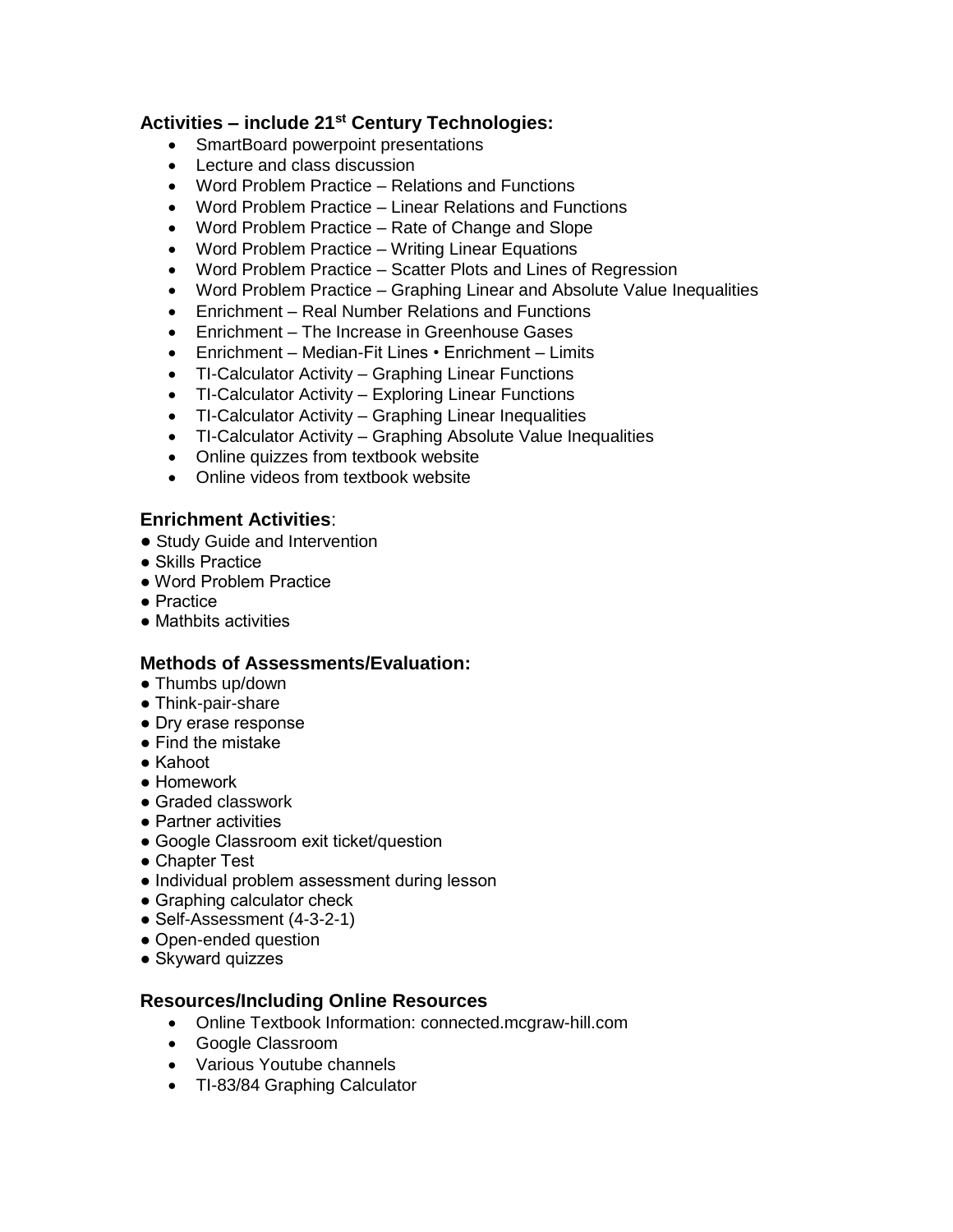#### **Prerequisite Learning Goals Self-Assessment Chart**

| Learning<br>Level | <b>Objectives</b>                                                                                                                                                                                                            | <b>Assessment</b><br>4 I can teach others<br>3 I can pass an<br>assessment<br>2 I need more practice<br>1 I don't understand |
|-------------------|------------------------------------------------------------------------------------------------------------------------------------------------------------------------------------------------------------------------------|------------------------------------------------------------------------------------------------------------------------------|
|                   | • Recognize a linear function when in slope-intercept form and graphically                                                                                                                                                   |                                                                                                                              |
| $\mathcal{P}$     | • Identify the slope and y-intercept when a linear function is in slope-intercept<br>form.<br>• Find the slope and y-intercept of a graph when a line is given.<br>• Graph when a linear function is in slope-intercept form |                                                                                                                              |
| 3                 | . Put a linear function into slope-intercept form and graph on a coordinate plane.<br>• Find the rate of change of a function more than one way                                                                              |                                                                                                                              |
| 4                 | • Find the rate of change using all forms of representation<br>• Use linear functions for real world situations                                                                                                              |                                                                                                                              |

## **III Quadratic Functions**

## **Approximate # Of Weeks: 10**

## **Essential Questions:**

- How can you tell if a function is linear or quadratic by looking at the graph?
- How can you tell if a function is linear or quadratic by looking at the equation?
- How can you tell how wide or narrow the graph of a quadratic will be by looking at the equation in standard form?
- How can you tell if a graphs opens upward or downward?
- How can you tell if a quadratic function has a maximum or minimum by looking at the equation in standard form?
- How can you convert a quadratic equation from vertex form to standard form?
- How do you determine where the graph of a quadratic function crosses the x-axis?
- How do you determine if a graph of a quadratic function crosses the x-axis?
- When in vertex form what does the a, h, and k tell you about the function?
- What type of real life situations are best modeled by quadratic functions.

## **Upon completion of this unit students will be able to:**

- Graph quadratic functions.
- Be able to describe the graph of a quadratic function by looking at the equation.
- Be able to compare a quadratic function to the parent function.
- Find and interpret the maximum and minimum values of a quadratic function.
- Solve quadratic equations by graphing.
- Estimate solutions of quadratic equations by graphing.
- Write quadratic equations in standard form.
- Solve quadratic equations by factoring.
- Solve quadratic equations by using the Quadratic Formula.
- Use the discriminant to determine the number and type of roots of a quadratic equation.
- Solving quadratic equations by completing the square.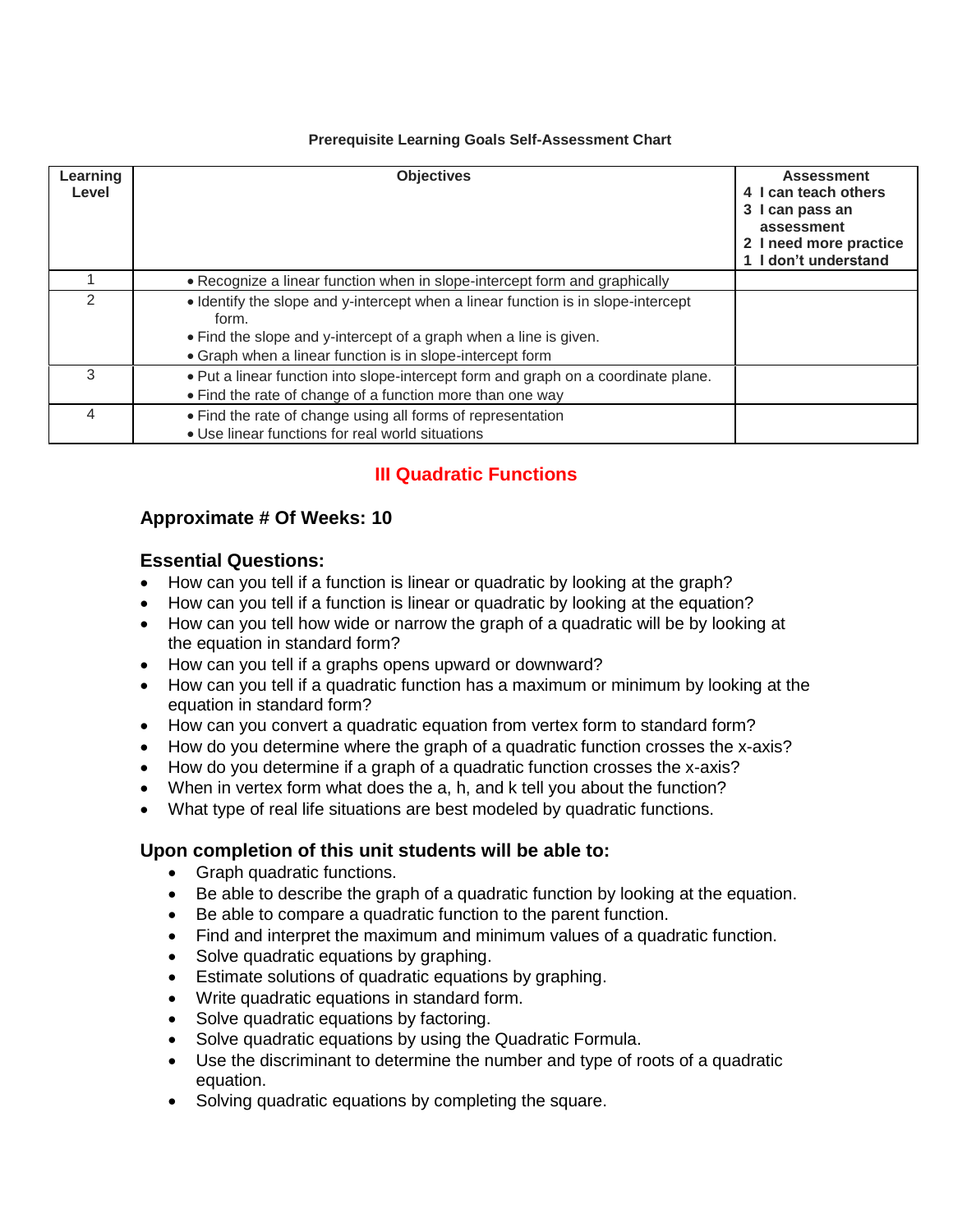- Write a quadratic function in vertex form.
- Transform graph of quadratics that are in vertex form.
- Graph quadratic inequalities in two variables.
- Solve quadratic inequalities in one variable.

#### **NJ Student Learning Standards:**

- CC.9-12.ACED.2
- CC.9-12.ASSE.1,2
- CC.9-12. A.REI.11
- CC.9-12.F.IF.4, 8
- $\bullet$  CC.9-12.N.CN.1,2, 7

#### **Interdisciplinary Standards (njcccs.org)**

- Standard  $5.1$  Science Practices
- Standard 8.1 -- Computer and Information Literacy
- Standard 8.2 Technology Education
- Standard  $9.1 21$ st Century Life & Career Skills
- Standard 9.3 Career Awareness, Exploration, and Preparation

#### **Activities – include 21st Century Technologies:**

- SmartBoard powerpoint presentations
- Lecture and class discussion
- Word Problem Practice Graphing Quadratic Functions
- Word Problem Practice Solving Quadratic Equations by Graphing
- Word Problem Practice Completing the Square
- Word Problem Practice The Quadratic Formula and the Discriminant
- Word Problem Practice Quadratic Inequalities
- Enrichment Finding the x-intercepts of a Parabola
- Enrichment Graphing Absolute Value Equations
- Enrichment The Golden Quadratic Equations
- The Vertex: The Fireworks Fiasco Activity (Glencoe)
- TI-Calculator Activity Graphing Quadratic Functions
- TI-Calculator Activity Exploring Quadratic Functions
- Online quizzes from textbook website
- Online videos from textbook website

#### **Enrichment Activities**:

- Study Guide and Intervention
- Skills Practice
- Word Problem Practice
- Practice
- Mathbits activities

#### **Methods of Assessments/Evaluation:**

- Thumbs up/down
- Think-pair-share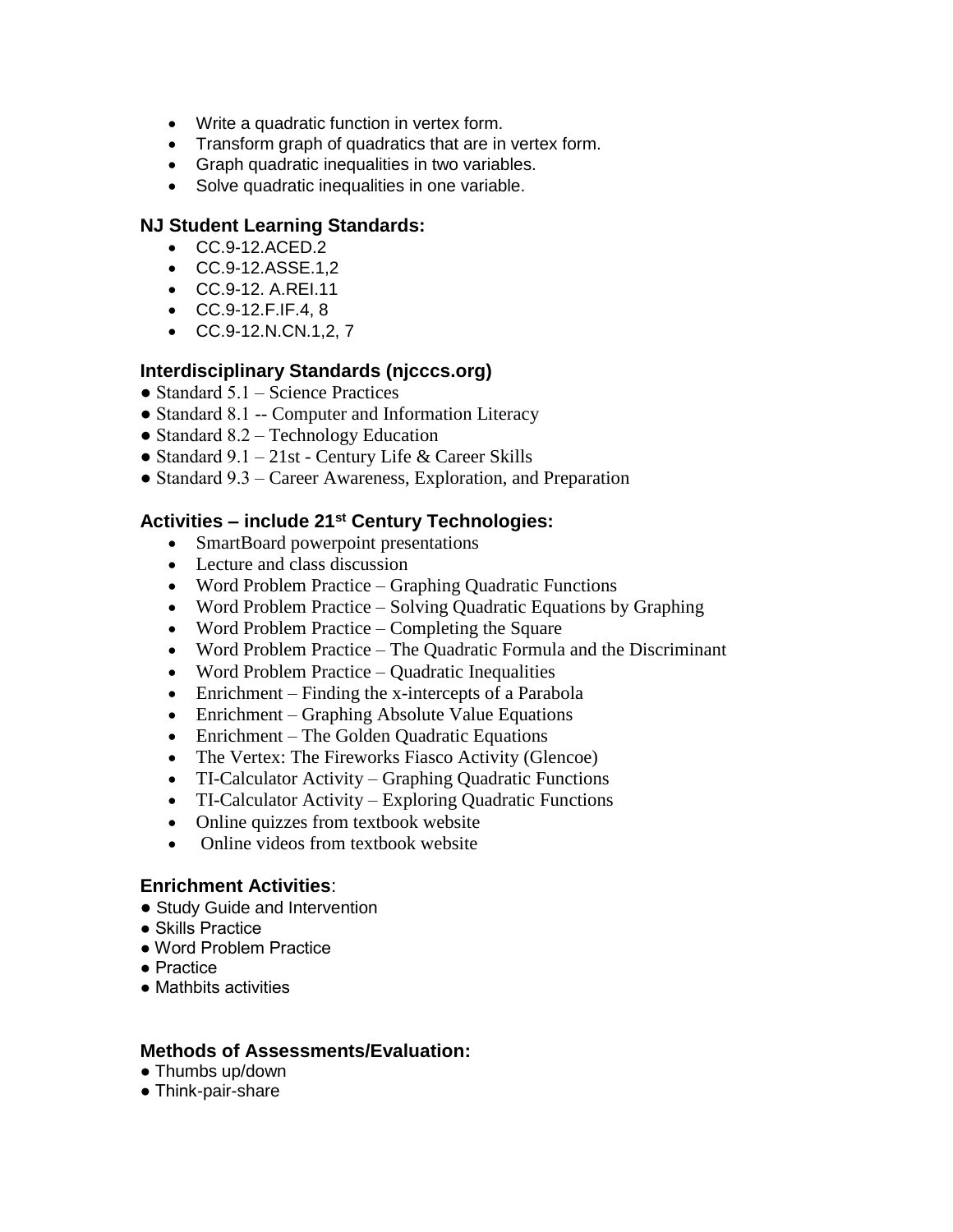- Dry erase response
- Find the mistake
- Kahoot
- Homework
- Graded classwork
- Partner activities
- Google Classroom exit ticket/question
- Chapter Test
- Individual problem assessment during lesson
- Graphing calculator check
- Self-Assessment (4-3-2-1)
- Open-ended question
- Skyward quizzes

### **Resources/Including Online Resources**

- Online Textbook Information: connected.mcgraw-hill.com
- Google Classroom
- Various Youtube channels
- TI-83/84 Graphing Calculator

#### **Prerequisite Learning Goals Self-Assessment Chart**

| Learning<br>Level | <b>Objectives</b>                                                                                                                                                                         | <b>Assessment</b><br>4 I can teach others<br>3 I can pass an<br>assessment<br>2 I need more practice<br>1 I don't understand |
|-------------------|-------------------------------------------------------------------------------------------------------------------------------------------------------------------------------------------|------------------------------------------------------------------------------------------------------------------------------|
|                   | Identify solutions to quadratic functions when graphed on a coordinate plane                                                                                                              |                                                                                                                              |
|                   | • Use transformations to graph basic quadratic functions<br>• Be able to solve quadratics using any method                                                                                |                                                                                                                              |
| 3                 | • Be able to graph quadratics in standard form<br>• Be able to solve quadratic functions using multiple methods<br>• Use the determinant to determine how many solutions a quadratic has. |                                                                                                                              |
| 4                 | . Be able to solve quadratic functions using all methods<br>• Use quadratic functions for real world situations                                                                           |                                                                                                                              |

## **IV Polynomial Functions**

## **Approximate # Of Weeks: 7**

#### **Essential Questions:**

- What is a polynomial function?
- How do you add and subtract polynomial functions?
- How do you multiply polynomials?
- How do you divide a polynomial by a monomial?
- How do you divide a polynomial by a polynomial with two or more terms?
- How do you graph a polynomial?
- How can we find solutions to polynomials?
- How do you graph factorable polynomials?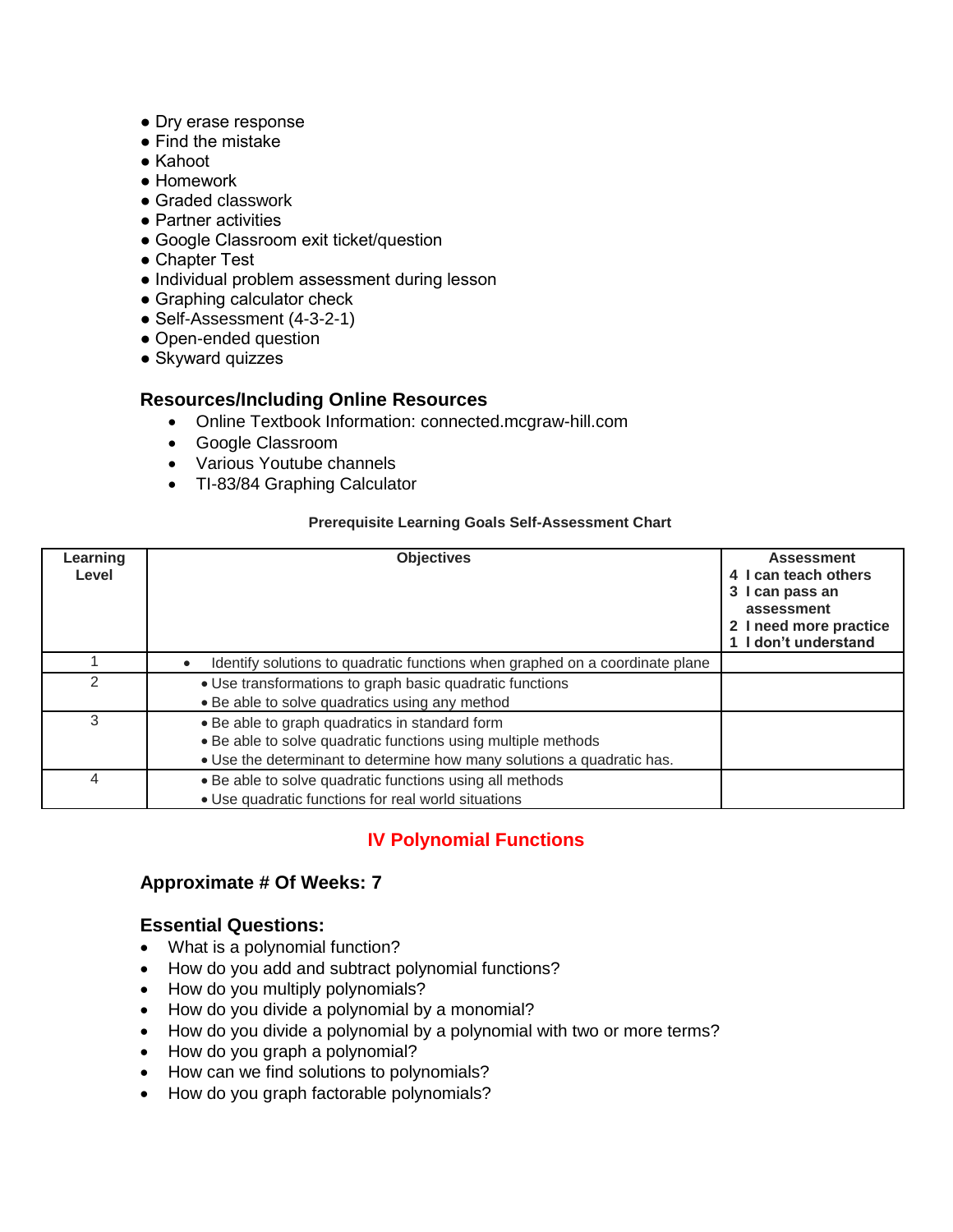- How can you find the zeros of polynomial functions?
- How can we use polynomial functions to model real life situations?

## **Upon completion of this unit students will be able to:**

- Identify and classify various types of polynomials.
- Multiply, divide, and simplify monomials and expressions involving powers
- Add, subtract, and multiply polynomials.
- Divide polynomials by monomials.
- Divide polynomials using long division
- Divide polynomials using synthetic division.
- Graph polynomials.
- Identify the zeros of a polynomial.
- Use the Factor Theorem to determine factors of a polynomial.
- Analyze, describe, and graph polynomials by looking at end behavior.
- Identify relative maxima and minima of polynomial functions

### **NJ Student Learning Standards:**CC.9-12.A.APR.1-6

- CC.9-12.ACED.2
- CC.9-12.ASSE.1,2
- CC.9-12. A.REI.11
- CC.9-12.F.IF.4, 8
- CC.9-12.N.CN.1,2, 7

## **Interdisciplinary Standards (njcccs.org)**

- Standard  $5.1$  Science Practices
- Standard 8.1 -- Computer and Information Literacy
- Standard 8.2 Technology Education
- Standard  $9.1 21$ st Century Life & Career Skills
- Standard 9.3 Career Awareness, Exploration, and Preparation

## **Activities – include 21st Century Technologies:**

- SmartBoard powerpoint presentations
- Lecture and class discussion
- Textbook Activity Operations with Polynomial
- Textbook Activity Applying Polynomial Functions
- TI-Calculator Activity Graphing Higher Degree Polynomials
- TI-Calculator Activity Identifying End Behavior
- TI-Calculator Activity Identifying all Real Roots
- TI-Calculator Activity Curve Fitting with Polynomial Models
- Desmos/Geogebra online graphing exploration
- Khan Academy
- Youtube videos
- Online quizzes from textbook website
- Online videos from textbook website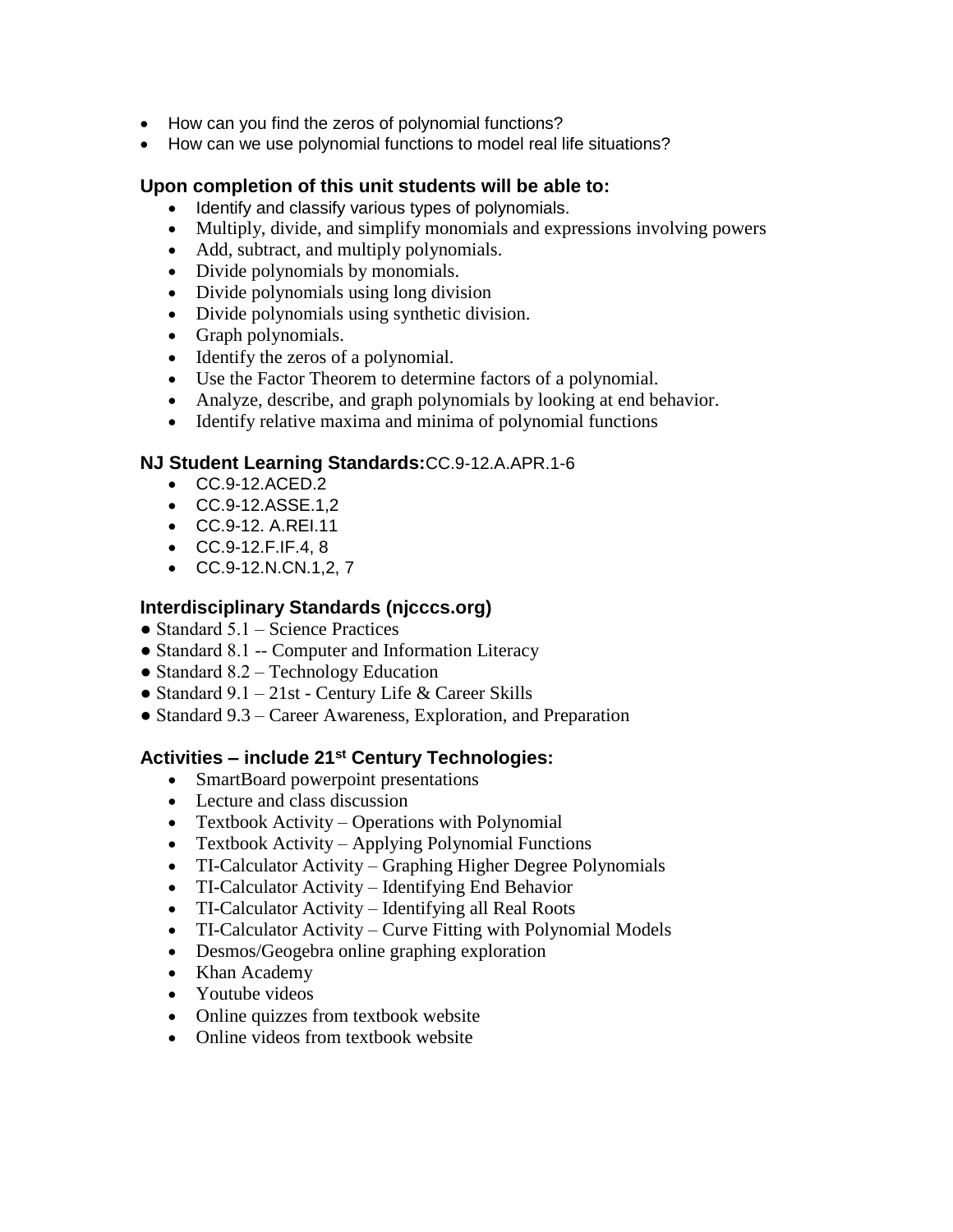## **Enrichment Activities**:

- Study Guide and Intervention
- Skills Practice
- Word Problem Practice
- Practice
- Mathbits activities

#### **Methods of Assessments/Evaluation:**

- Thumbs up/down
- Think-pair-share
- Dry erase response
- Find the mistake
- Kahoot
- Homework
- Graded classwork
- Partner activities
- Google Classroom exit ticket/question
- Chapter Test
- Individual problem assessment during lesson
- Graphing calculator check
- Self-Assessment (4-3-2-1)
- Open-ended question
- Skyward quizzes

### **Resources/Including Online Resources**

- Online Textbook Information: connected.mcgraw-hill.com
- Google Classroom
- Various Youtube channels
- TI-83/84 Graphing Calculator
- Khan Academy
- Desmos

#### **Prerequisite Learning Goals Self-Assessment Chart**

| Learning      | <b>Objectives</b>                                                    | <b>Assessment</b>      |
|---------------|----------------------------------------------------------------------|------------------------|
| Level         |                                                                      | 4 I can teach others   |
|               |                                                                      | 3 I can pass an        |
|               |                                                                      | assessment             |
|               |                                                                      | 2 I need more practice |
|               |                                                                      | 1 I don't understand   |
|               |                                                                      |                        |
|               | None                                                                 |                        |
| $\mathcal{P}$ | Name polynomials by degree and terms                                 |                        |
|               | Add and Subtract polynomials                                         |                        |
|               | Divide a polynomial by a monomial                                    |                        |
|               | Graph polynomials when the domain is given                           |                        |
| 3             | Multiply polynomials                                                 |                        |
|               | Divide polynomials using long and synthetic division                 |                        |
|               | Graph polynomials                                                    |                        |
|               | Identify relative maxima and minima of polynomial functions          |                        |
| 4             | Analyze, describe, and graph polynomials by looking at end behavior. |                        |
|               | Identify and use the relative maxima and minima of polynomial        |                        |
|               | functions to solve real world situations.                            |                        |
|               |                                                                      |                        |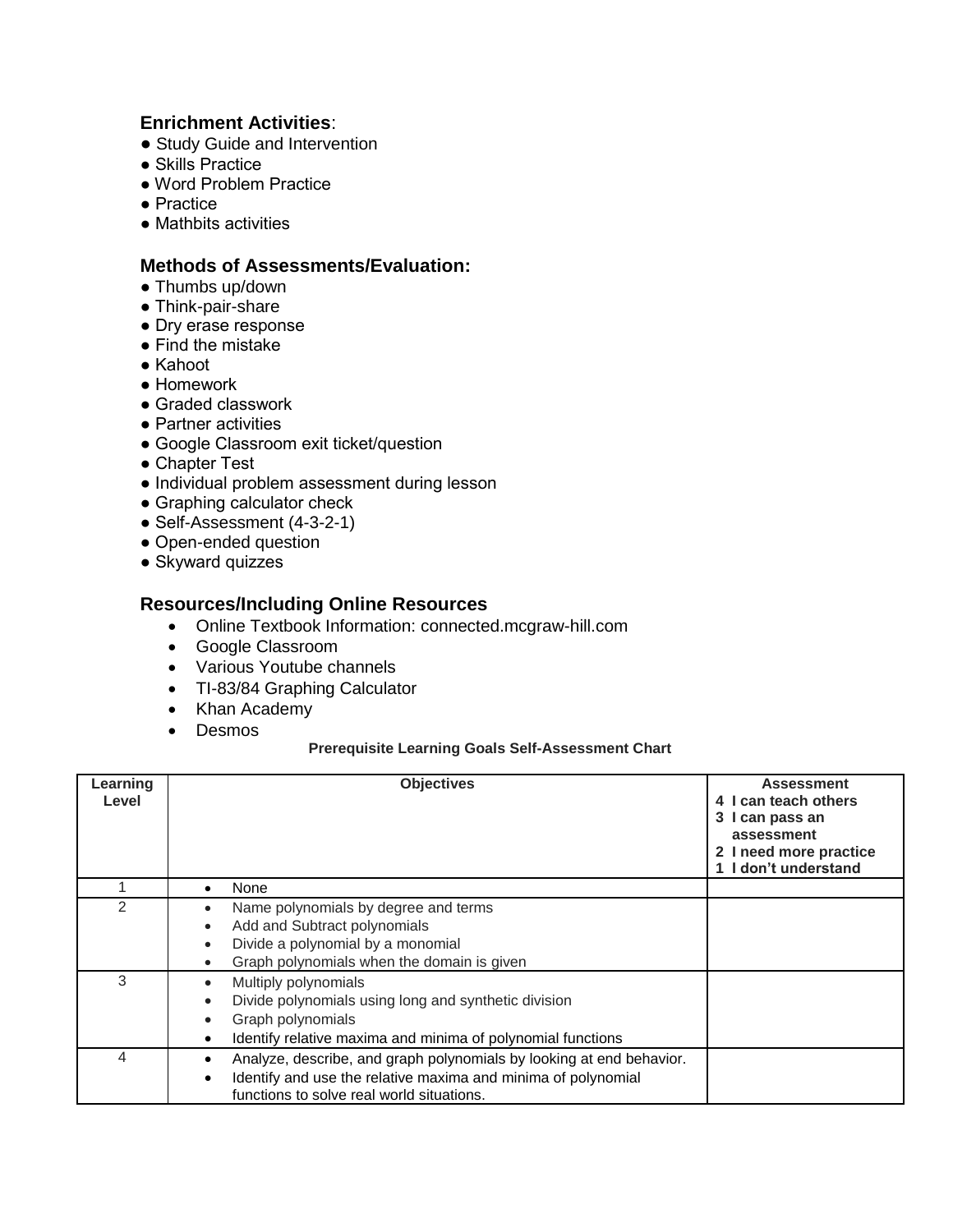## **V Radical and Rational Functions and Relations (If time permits)**

## **Approximate # Of Weeks: 6**

## **Essential Questions:**

- How can you solve radical equations?
- What methods are there for solving rational equations?
- Do every radical and rational equation have one answer?
- How do you find the inverse of a rational function?
- Why is factoring important when simplifying rational expressions?
- How do you know if a rational expression is completely simplified?

## **Upon completion of this unit students will be able to:**

- Solve equations containing radicals
- Give examples showing how extraneous solution may arise
- Simplify rational expressions
- Find the inverse of a rational function
- Simplify complex fractions
- Graph radical functions
- Graph simple rational functions
- Identify the zeros, holes, and asymptotes of a rational function by the graph.
- Solve rational equations

## **NJ Student Learning Standards:**

- CC.9-12.A.APR.7
- CC.9-12.ASSE.1
- CC.9-12. A.REI.2
- $CC.9-12.A. CED.1-3$

## **Interdisciplinary Standards (njcccs.org)**

- $\bullet$  Standard 5.1 Science Practices
- Standard 8.1 -- Computer and Information Literacy
- Standard  $8.2$  Technology Education
- Standard 9.1 21st Century Life & Career Skills
- Standard 9.3 Career Awareness, Exploration, and Preparation

## **Activities – include 21st Century Technologies:**

- SmartBoard powerpoint presentations
- Lecture and class discussion
- Word Problem Practice Rational Equations and Inequalities
- Word Problem Practice Multiplying and Dividing Rational Expressions
- Enrichment Truth Tables.
- Online quizzes from textbook website
- Online videos from textbook website